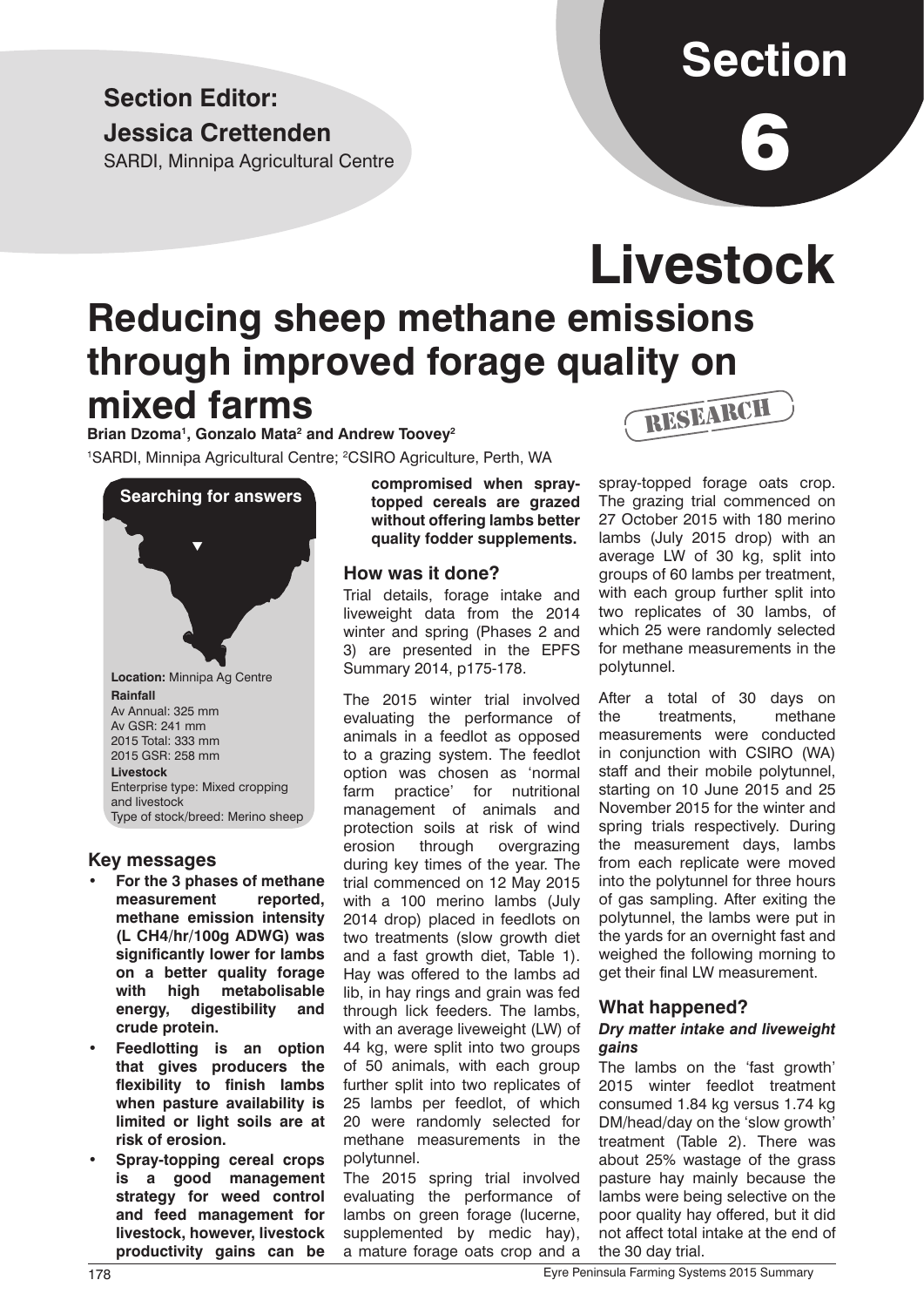| Table T freatment details, fodder/pasture quality and availability at the start of the grazing period. |                     |                                                                      |                      |                                |                         |                                                                                                                                                                                                                                                                                                                                                                                                                                                                   |                                       |                         |  |  |
|--------------------------------------------------------------------------------------------------------|---------------------|----------------------------------------------------------------------|----------------------|--------------------------------|-------------------------|-------------------------------------------------------------------------------------------------------------------------------------------------------------------------------------------------------------------------------------------------------------------------------------------------------------------------------------------------------------------------------------------------------------------------------------------------------------------|---------------------------------------|-------------------------|--|--|
|                                                                                                        | <b>Treatment</b>    | <b>Diet</b>                                                          |                      | Food on<br>offer (kg<br>DM/ha) | Dry<br>matter<br>$(\%)$ | <b>Crude</b><br>protein<br>$(%$ $\mathbb{R}$ $\rightarrow$ $\mathbb{R}$ $\rightarrow$ $\mathbb{R}$ $\rightarrow$ $\mathbb{R}$ $\rightarrow$ $\mathbb{R}$ $\rightarrow$ $\mathbb{R}$ $\rightarrow$ $\mathbb{R}$ $\rightarrow$ $\mathbb{R}$ $\rightarrow$ $\mathbb{R}$ $\rightarrow$ $\mathbb{R}$ $\rightarrow$ $\mathbb{R}$ $\rightarrow$ $\mathbb{R}$ $\rightarrow$ $\mathbb{R}$ $\rightarrow$ $\mathbb{R}$ $\rightarrow$ $\mathbb{R}$ $\rightarrow$ $\mathbb{R}$ | DM*<br><b>Digestibility</b><br>$(\%)$ | $ME**$<br>(MJ/kg<br>DM) |  |  |
| (feedlot)<br>2015<br>Winter                                                                            | Slow<br>growth diet | Grass pasture<br>hay, $+$ grain mix<br>of 50% barley and<br>50% oats | Grass<br>pasture hay | 675                            | 90.4                    | 8.5                                                                                                                                                                                                                                                                                                                                                                                                                                                               | 47.4                                  | 6.5                     |  |  |
|                                                                                                        |                     |                                                                      | <b>Barley</b>        | 360                            | 91.7                    | 14.5                                                                                                                                                                                                                                                                                                                                                                                                                                                              | 87.5                                  | 13.3                    |  |  |
|                                                                                                        |                     |                                                                      | Oats                 | 360                            | 94.3                    | 14.0                                                                                                                                                                                                                                                                                                                                                                                                                                                              | 76.6                                  | 13.8                    |  |  |
|                                                                                                        | Fast<br>growth diet | Medic hay $+$ grain<br>mix of 70% barley<br>and 30% lupins           | Medic hay            | 580                            | 88.0                    | 22.5                                                                                                                                                                                                                                                                                                                                                                                                                                                              | 66.1                                  | 9.8                     |  |  |
|                                                                                                        |                     |                                                                      | <b>Barley</b>        | 573                            | 91.7                    | 14.5                                                                                                                                                                                                                                                                                                                                                                                                                                                              | 87.5                                  | 13.3                    |  |  |
|                                                                                                        |                     |                                                                      | Lupins               | 245                            | 92.8                    | 29.2                                                                                                                                                                                                                                                                                                                                                                                                                                                              | 87.9                                  | 14.6                    |  |  |
| 2015<br>Spring                                                                                         | Lucerne             | Lucerne + medic<br>hay                                               | Lucerne              | 1100                           | 32.6                    | 23.5                                                                                                                                                                                                                                                                                                                                                                                                                                                              | 67.1                                  | 10.1                    |  |  |
|                                                                                                        |                     |                                                                      | Medic hay            | 250                            | 88.0                    | 22.5                                                                                                                                                                                                                                                                                                                                                                                                                                                              | 66.1                                  | 9.8                     |  |  |
|                                                                                                        | Oats 1              | Spraytopped oats                                                     | Hay                  | 4600                           | 66.2                    | 4.3                                                                                                                                                                                                                                                                                                                                                                                                                                                               | 63.3                                  | 9.3                     |  |  |
|                                                                                                        |                     |                                                                      | Grain                | 700                            | 95.4                    | 13.8                                                                                                                                                                                                                                                                                                                                                                                                                                                              | 81.1                                  | 14.2                    |  |  |
|                                                                                                        | Oats 2              | Mature<br>unharvested oats                                           | Hay                  | 4420                           | 62.7                    | 4.6                                                                                                                                                                                                                                                                                                                                                                                                                                                               | 56.8                                  | 8.1                     |  |  |
|                                                                                                        |                     |                                                                      | Grain                | 2100                           | 95.7                    | 10.7                                                                                                                                                                                                                                                                                                                                                                                                                                                              | 78.6                                  | 14.0                    |  |  |

*Table 1 Treatment details, fodder/pasture quality and availability at the start of the grazing period.*

*\*Dry matter, \*\*Metabolisable energy* 

Feedlot data (winter 2015) indicated a significant response (P<0.001) in total LW gain and average daily liveweight gain (ADWG) between the two treatments. ADWG for lambs on the 'fast growth' diet was higher (209 g/head/day) than the lambs on the 'slow growth' diet (140 g/ head/day) (Figure 1). This was largely attributed to the fact that the 'fast growth' diet (medic hay, lupins and barley) had higher crude protein (CP), digestibility and metabolisable energy (ME).

For the spring 2015 grazing trial. the lambs on the lucerne pasture were also offered medic hay as there was not enough lucerne biomass (approximately 1000 kg DM/ha) to support the lambs for 30 days and it contributed 20% of the total DM intake. Their total DM intake (1.70 kg DM/head/day) was higher than the lambs on the oats treatments (Table 2). The lambs

foraging on the spray-topped oats had the lowest DM intake and this was largely attributed to the fact that there wasn't enough grain in the heads and also less bulk than the mature oats crop. Harvest cuts were done from the pasture exclusion cages and the spraytopped oats and the mature oats crop had grain yields of 0.7 t/ha and 2.1 t/ha respectively.

A statistical analysis of LW gain and ADWG for the 2015 spring grazing trial also indicated a significant response (P<0.001) among the three treatments. ADWG for the lambs on lucerne was higher (114 g/head/day) than lambs on the forage oats (Figure 1). Lambs on the forage spray-topped oats lost weight, losing an average of 37 g/ head/day, and this was correlated to the low DM intake (1.16 kg DM/ head/day) and less grain in the forage offered.

#### *Methane production (Phase 2, 3 & 4)*

Phases 2 and 3 (winter and spring 2014) grazing trial data, pasture intake and liveweight gains are summarised in EPFS Summary 2014, p 175-178).

Methane production was calculated over the three-hour period that the sheep were placed in the polytunnel, and the figures provided a comparative estimate of hourly methane emissions between the respective forage treatments. Methane emission intensity, (defined as the amount of methane produced per unit of livestock product), was assessed based on the LW performance of the sheep in their respective treatments and was standardized relative to100 g daily weight gain over the grazing period.

| Table 2 Forage intake (kg DM/head/day) for winter (feedlot) and spring (grazing) in 2015. |  |
|-------------------------------------------------------------------------------------------|--|
|                                                                                           |  |
|                                                                                           |  |

|                                          | Winter 2015 (Feedlot) |                    | Spring 2015    |                             |                                   |  |
|------------------------------------------|-----------------------|--------------------|----------------|-----------------------------|-----------------------------------|--|
| <b>Forage intake</b><br>(kg DM/head/day) | Slow growth           | <b>Fast growth</b> | <b>Lucerne</b> | <b>Spray-topped</b><br>oats | <b>Mature</b><br>unharvested oats |  |
| Hay                                      | 0.75                  | 0.81               | 0.35           | 0.81                        | 0.95                              |  |
| Grain                                    | 0.99                  | 1.03               | 0              | 0.35                        | 0.41                              |  |
| Lucerne                                  | 0                     | 0                  | 1.35           | $\mathbf 0$                 | 0                                 |  |
| <b>Total forage intake</b>               | 1.74                  | 1.84               | 1.70           | 1.16                        | 1.36                              |  |